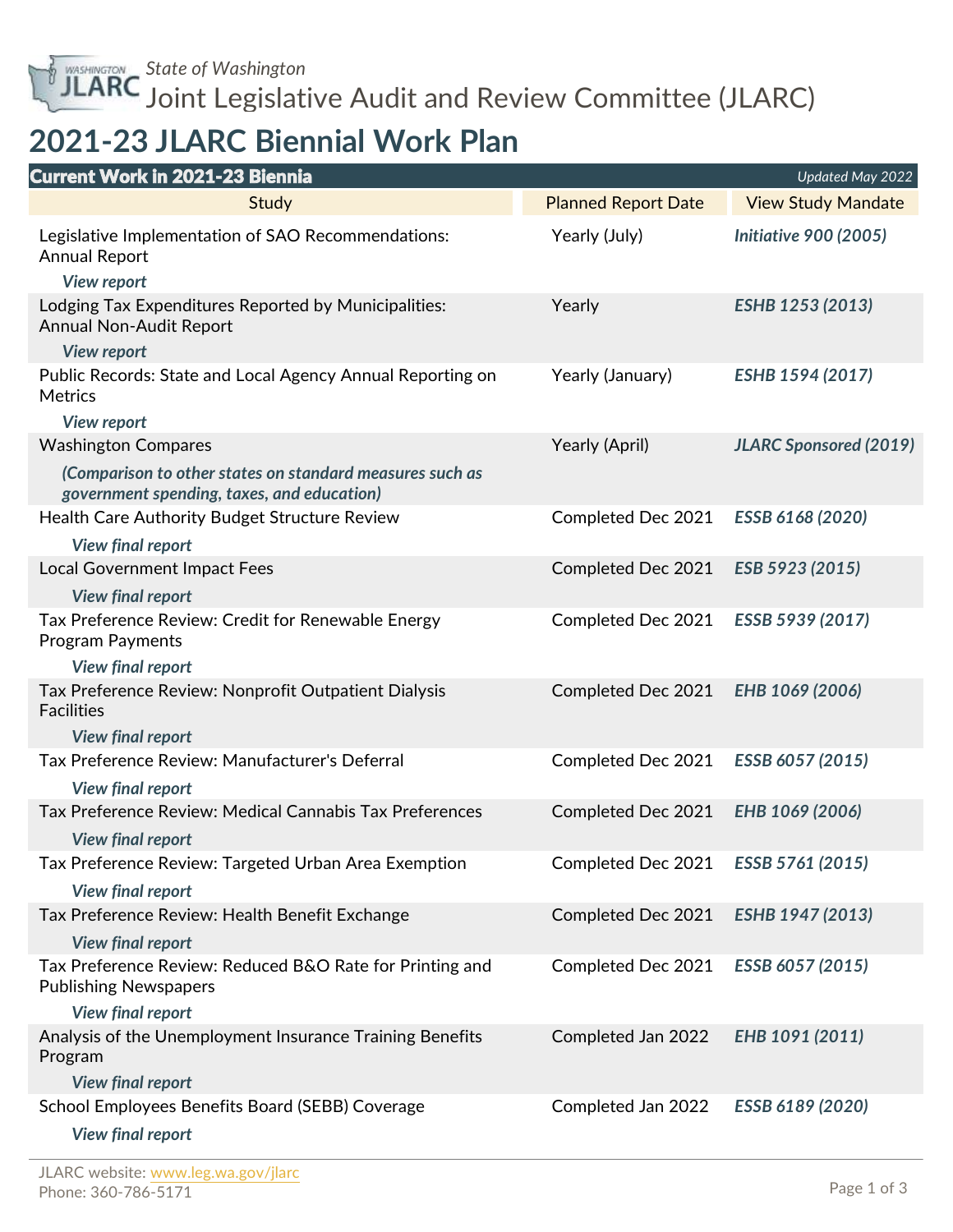| determined by Citizen Commission for Performance<br><b>Measurement of Tax Preferences</b>                                                                | <b>July 2022</b>           | EHB 1069 (2006)               |
|----------------------------------------------------------------------------------------------------------------------------------------------------------|----------------------------|-------------------------------|
| <b>View study questions</b>                                                                                                                              |                            |                               |
| Medicaid Fraud Qui Tam Provisions Sunset                                                                                                                 | Sept 2022                  | SB 6156 (2016)                |
| UW and Seattle Children's Consultation and Referral Lines<br>for Mental and Behavioral Health<br><b>View study questions</b>                             | Sept 2022                  | SHB 2728 (2020)               |
| How Restricting In-Person K-12 Education Due to COVID-                                                                                                   | Nov 2022                   | <b>JLARC Sponsored (2021)</b> |
| 19 Impacted Racial Equity                                                                                                                                |                            |                               |
| <b>View study questions</b>                                                                                                                              |                            |                               |
| Leasing of State Owned Airspace to Regional Transit<br>Authority<br><b>View study questions</b>                                                          | <b>Nov 2022</b>            | SSB 5165 (2021)               |
| <b>WA Statewide Reentry Council</b>                                                                                                                      | Jan 2023, then every       | 2SHB 2791 (2016)              |
| <b>View study questions</b>                                                                                                                              | six years                  |                               |
| Hybrid-Electric Ferries: Design-Build Contracting and                                                                                                    | Jun 2023                   | ESSB 5165 (2021)              |
| Procurement                                                                                                                                              |                            |                               |
| <b>View study questions</b><br>Planned Work on Future Biennia Studies                                                                                    |                            |                               |
|                                                                                                                                                          |                            |                               |
| <b>Study</b>                                                                                                                                             | <b>Planned Report Date</b> | <b>View Study Mandate</b>     |
| 2023 Tax Preference Reviews: Specific tax preferences to be<br>determined by Citizen Commission for Performance<br><b>Measurement of Tax Preferences</b> | <b>July 2023</b>           | EHB 1069 (2006)               |
|                                                                                                                                                          |                            |                               |
| <b>Cannabis Revenues</b>                                                                                                                                 | Dec 2023                   | ESSB 5796 (2022)              |
| L&I Workplace Standards and Safety programs for<br>Farmworkers                                                                                           | Dec 2023                   | ESSB 5693 (2022)              |
| Higher Education Tuition Impacts on Access, Affordability,<br>and Completions                                                                            | Jan 2024                   | <b>JLARC Sponsored (2018)</b> |
| DNR's Long-Term Forest Health Planning and Sustainable<br>Harvest Approach                                                                               | Jan 2024                   | 2SHB 1168 (2021)              |
| Department of Health Oversight of Hospital Data Reporting                                                                                                | May 2024                   | ESSB 5693 (2022)              |
| Employment Security Department Administration of H-2A<br><b>Visa for Farmworkers</b>                                                                     | Jul 2024                   | ESSB 5693 (2022)              |
| Department of Health Pesticide Safety Program to Protect<br>Farmworkers                                                                                  | Sept 2024                  | ESSB 5693 (2022)              |
| Dual Enrollment Scholarship Sunset Review                                                                                                                | Sept 2024                  | 2SHB 1973 (2019)              |